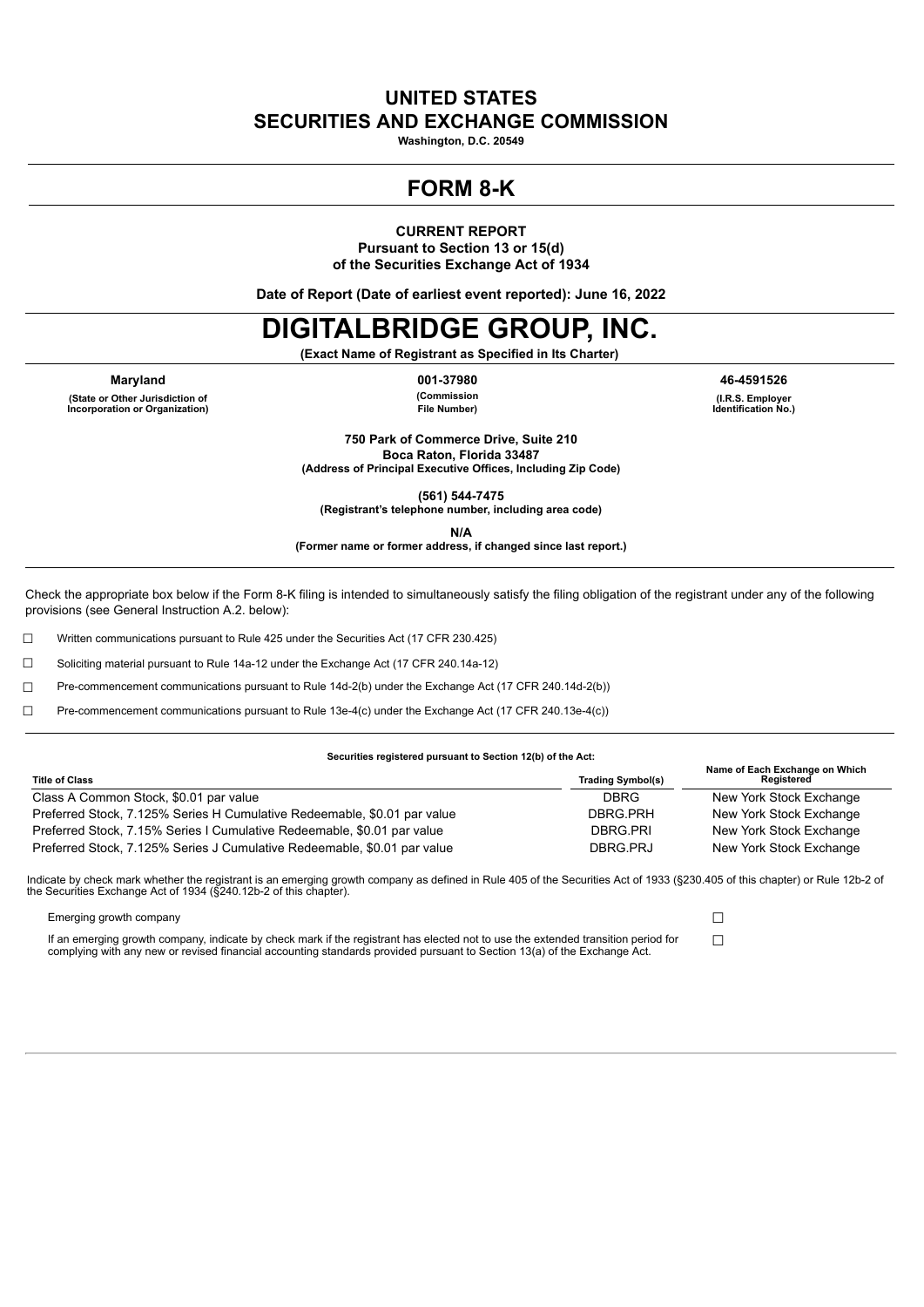## **Item 7.01 Regulation FD Information.**

## *DataBank Recapitalization*

On June 16, 2022, DigitalBridge Group, Inc., a Maryland corporation ("DigitalBridge" or the "Company"), commenced the recapitalization of DataBank and certain affiliates of the Company and Cirrus Holdings LP, an acquisition vehicle funded by affiliates of Swiss Life Asset Management AG ("Purchaser"), entered into a definitive agreement pursuant to which Purchaser has agreed to acquire 27% of the fully diluted equity interests in DataBank from existing investors for approximately \$1.2 billion in cash (the "Initial Transaction").

The Initial Transaction is anticipated to reduce the Company's indirect ownership in DataBank to 15.5% and result in cash proceeds of approximately \$230 million to DigitalBridge. Additionally, on a DBRG OP share basis, the Company's Digital Operating Adjusted EBITDA (as defined in the [supplemental](https://www.sec.gov/ix?doc=/Archives/edgar/data/1679688/000167968822000055/dbrg-20220505.htm) financial report filed as Exhibit 99.2 to the current report on Form 8- K filed by the Company on May 5, 2022) for the quarter ended March 31, 2022 would have been reduced by \$2.8 million and Total Digital Operating Investment-level debt as of March 31, 2022 would have been reduced by approximately \$119 million. The valuation reflects a 1.9x multiple of average cost basis of the Company's four investments in DataBank since December 2019.

Subsequent stages of the recapitalization are expected to result in incremental new investors acquiring ownership interests in DataBank from existing investors, including DigitalBridge, through the fourth quarter of 2022. The recapitalization transactions are and will be subject to various closing conditions, including receipt of required regulatory approvals.

The information in this Item 7.01 of this Current Report on Form 8-K shall not be deemed "filed" for purposes of Section 18 of the Securities Exchange Act of 1934, as amended, or otherwise subject to the liabilities of that section or Sections 11 and 12(a)(2) of the Securities Act of 1933, as amended. The information contained in this Item 7.01 shall not be incorporated by reference into any filing with the SEC made by the Company, whether made before or after the date hereof, regardless of any general incorporation language in such filing.

## **Item 8.01 Other Events.**

On June 16, 2022, the Company issued a press release announcing the recapitalization and Initial Transaction described above. A copy of this press release is attached to this Current Report on Form 8-K as Exhibit 99.1 and incorporated by reference herein.

#### Cautionary Statement regarding Forward-Looking Statements

This current report may contain forward-looking statements within the meaning of the federal securities laws. Forward-looking statements relate to expectations, beliefs, projections, future plans and strategies, anticipated events or trends and similar expressions concerning matters that are not historical facts. In some cases, you can identify forward-looking statements by the use of forward-looking terminology such as "may," "will," "should," "expects," "intends," "plans," "anticipates," "believes," "estimates," "predicts," or "potential" or the negative of these words and phrases or similar words or phrases which are predictions of or indicate future events or trends and which do not relate solely to historical matters. Forward-looking statements involve known and unknown risks, uncertainties, assumptions and contingencies, many of which are beyond our control, and may cause actual results to differ significantly from those expressed in any forward-looking statement. Factors that might cause such a difference include, without limitation, whether the Initial Transaction and other anticipated recapitalization transactions will be completed on the timeframe anticipated or at all, whether the Company will realize any of the anticipated benefits from the Initial Transaction and the recapitalization, and other risks and uncertainties, including those detailed in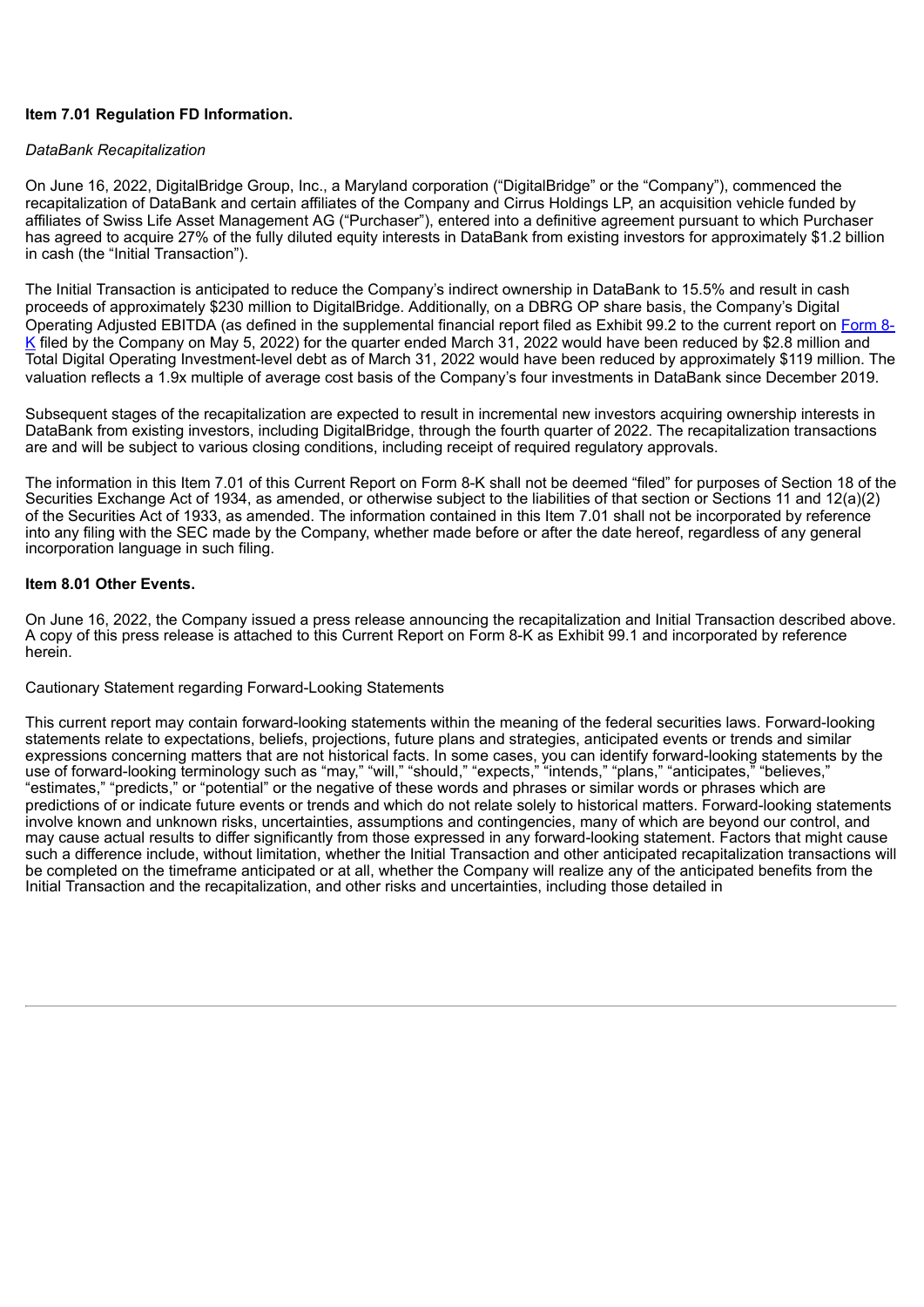the Company's Annual Report on Form 10-K for the year ended December 31, 2021, Quarterly Report on Form 10-Q for the quarter ended March 31, 2022, and its other reports filed from time to time with the U.S. Securities and Exchange Commission ("SEC"). All forward-looking statements reflect the Company's good faith beliefs, assumptions and expectations, but they are not guarantees of future performance. The Company cautions investors not to unduly rely on any forward-looking statements. The forward-looking statements speak only as of the date of this current report. The Company is under no duty to update any of these forward-looking statements after the date of this current report on Form 8-K, nor to conform prior statements to actual results or revised expectations, and the Company does not intend to do so.

## **Item 9.01. Financial Statements and Exhibits.**

|      | <b>Exhibit No. Description</b>                                              |
|------|-----------------------------------------------------------------------------|
| 99.1 | Press Release, dated June 16, 2022                                          |
| 104  | Cover Page Interactive Data File (embedded within the Inline XBRL document) |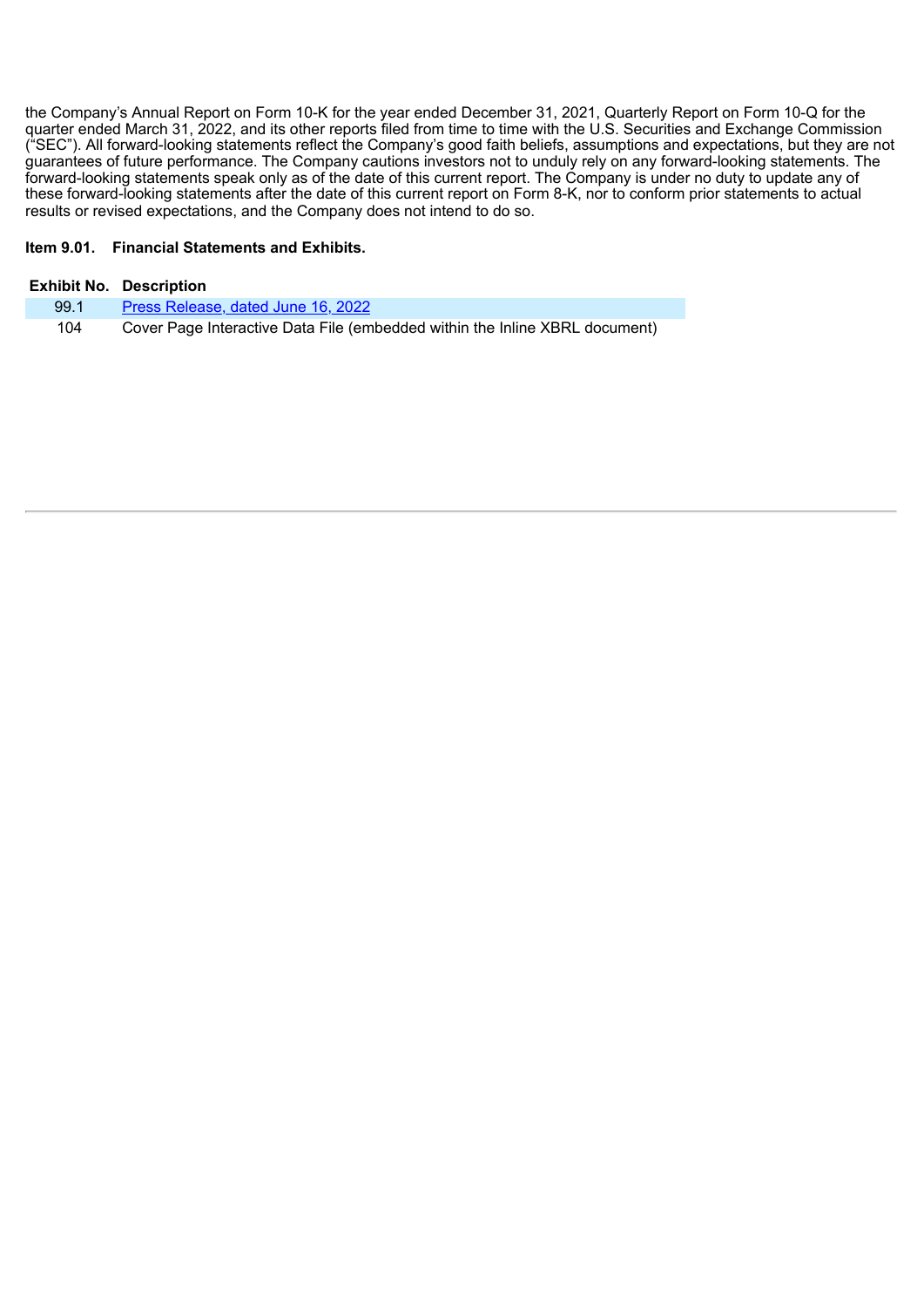## **SIGNATURES**

Pursuant to the requirements of the Securities Exchange Act of 1934, as amended, the registrant has duly caused this report to be signed on its behalf by the undersigned hereunto duly authorized.

Date: June 16, 2022 **DIGITALBRIDGE GROUP, INC.**

By: /s/ Jacky Wu

**Jacky Wu Executive Vice President and Chief Financial Officer**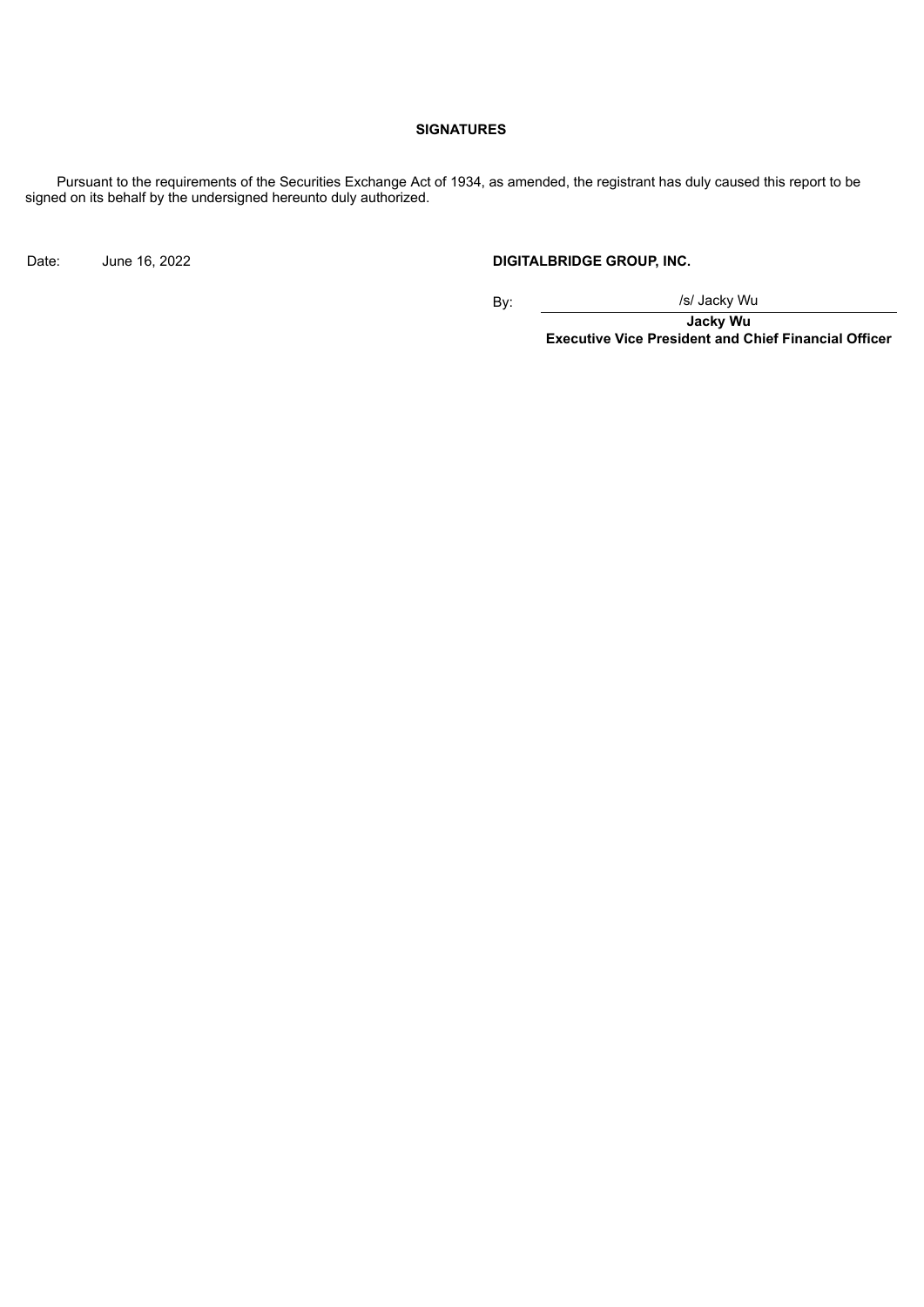<span id="page-4-0"></span>

#### **DigitalBridge Announces Recapitalization of DataBank**

*Swiss Life-Led Consortium to Acquire 27% Equity Interest in DataBank*

*DigitalBridge to Support Next Phase of Value-Creation Alongside New Investor Base*

**BOCA RATON, Fla. – June 16, 2022 –** DigitalBridge Group, Inc. (NYSE: DBRG) ("DigitalBridge") today announced the recapitalization of its portfolio company DataBank, a leading nationwide edge data center platform. The initial stage of the recapitalization is being structured as a sale of ownership interests to affiliates of Swiss Life Asset Management AG ("Swiss Life Asset Managers") and EDF Invest ("EDF Invest"). Under the terms of the agreement, SLAM and EDF will acquire 27% of the fully diluted equity interests in DataBank for approximately \$1.2 billion in cash from existing investors.

Marc Ganzi, CEO of DigitalBridge, said, "Since we acquired DataBank in 2016, we have scaled its footprint, capacity and customer base in key metro areas across the United States, transforming DataBank from a business serving three markets with six facilities to the premier edge infrastructure platform serving twenty-seven markets across more than sixty-five facilities. The formation of this new permanent capital vehicle allows DigitalBridge shareholders to maintain significant exposure to the next phase of value creation at DataBank alongside our new co-investors while also freeing up significant capital at an attractive valuation to fuel additional digital M&A."

DataBank is the largest edge infrastructure operator in the U.S. enabling the world's largest enterprises, technology and content providers to consistently deploy and manage their mission-critical applications and data across a nationwide platform. DataBank's portfolio consists of more than 65 data centers, 20 interconnection hubs in more than 27 markets, on-ramps to an ecosystem of cloud providers, and a modular edge data center platform.

Mr. Ganzi added "This transaction will catalyze the next phase of DataBank's growth with a new group of marquee investors poised to benefit from the continued powerful infrastructure expansion at the edge and DigitalBridge's track record and expertise investing across the digital infrastructure ecosystem."

"This recapitalization allows us to accelerate our expansion efforts and capture the substantial secular growth in edge computing," said Raul Martynek, DataBank's CEO. "DataBank is strategically positioned as the leading platform to deliver and enable the network edge ecosystem as a shift from traditional centralized infrastructures continues to evolve to the edge."

Upon completion of this initial phase of the recapitalization and pursuant to the transaction announced in this release, DigitalBridge's ownership interests in DataBank will be reduced to 15.5% and DigitalBridge will receive cash proceeds of \$230 million, implying a pretransaction net value of \$906 million, inclusive of retained net value of \$676 million.

Subsequent stages of the recapitalization are expected to result in incremental new investors acquiring ownership interests in DataBank from existing investors, including DigitalBridge, prior to the anticipated completion of the recapitalization in the fourth quarter of 2022. The recapitalization transactions are and will be subject to various closing conditions, including receipt of required regulatory approvals. Additional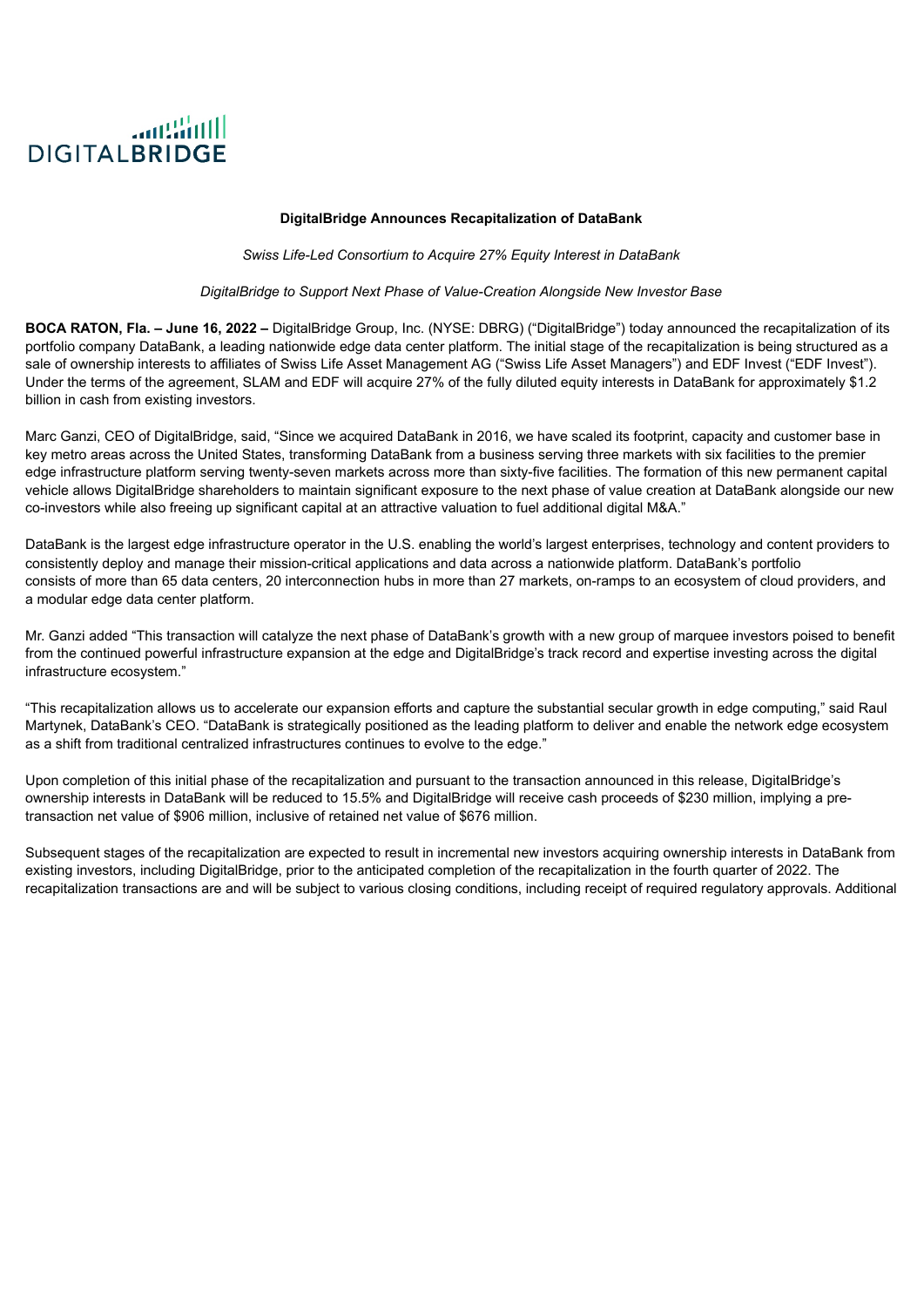details regarding the key terms of the recapitalization are contained in a Current Report on Form 8-K filed by the Company with the U.S. Securities and Exchange Commission.

Swiss Life Asset Managers was advised by DH Capital as financial advisor and Vinson & Elkins LLP as legal advisors. DataBank was advised by Goldman Sachs as financial advisor and Proskauer Rose LLP as legal advisors. DigitalBridge was advised by Wachtell, Lipton, Rosen & Katz as legal advisors. PJT Partners acted as exclusive financial advisor to DigitalBridge's Independent Transaction Committee of the Board of Directors.

#### **About DataBank**

DataBank enables the world's largest enterprises, technology, and content providers to consistently deploy and manage their infrastructure, applications, and data on the right platform, at the right time, in the right place. Our colocation and edge infrastructure footprint consists of 65+ data centers and 20 interconnection hubs in 27+ markets, on-ramps to an ecosystem of cloud providers, and a modular edge data center platform with virtually unlimited reach.

We combine these platforms with contract portability, managed security, compliance enablement, hands-on support, and a quarantee of 100% uptime availability, to give our customers absolute confidence in their IT infrastructure and the power to create a limitless digital future for their business.

#### **About Swiss Life Asset Management AG**

Swiss Life Asset Managers has more than 160 years of experience in managing capital on behalf of the Swiss Life Group and its clients. The investment philosophy of Swiss Life Asset Managers focuses on principles of long-term strategic approach, capital preservation, generation of consistent and sustainable returns as well as a responsible approach to risks. Swiss Life Asset Managers offers its asset management expertise to third-party clients in Switzerland, France, Germany, Luxembourg and the UK. As at 31 December 2021, assets managed by Swiss Life Asset Managers on behalf of third-party clients amounted to €99 billion. Together with the investment mandates for the Swiss Life Group, total assets under management by Swiss Life Asset Managers stood at €266 billion, of which €9.0bn is managed by the Infrastructure Equity Business area. Swiss Life Asset Managers has a dedicated infrastructure team of more than 42 investment professionals, focusing on investments in global infrastructure assets including renewables and a proven track record in creating value for its clients.

#### **About EDF Invest**

EDF Invest is the investment arm of EDF for non-listed Dedicated Assets. Dedicated Assets will fund the decommissioning of EDF's power plants in France. EDF Invest currently manages around €9bn of equity and is targeting around €12 billion in the next few years. Our mission is to diversify EDF's portfolio of Dedicated Assets and lengthen its investment horizon by targeting three non-listed asset classes in France and abroad: Infrastructure, Real Estate and Funds.

Follow EDF Invest on: www.edfinvest.com and www.linkedin.com/company/edf-invest

#### **About DigitalBridge**

DigitalBridge (NYSE: DBRG) is a leading global digital infrastructure investment firm. With a heritage of over 25 years investing in and operating businesses across the digital ecosystem including cell towers, data centers, fiber, small cells, and edge infrastructure, the DigitalBridge team manages a \$47 billion portfolio of digital infrastructure assets on behalf of its limited partners and shareholders. Headquartered in Boca Raton, DigitalBridge has key offices in New York, Los Angeles, London, and Singapore. For more information visit www.digitalbridge.com.